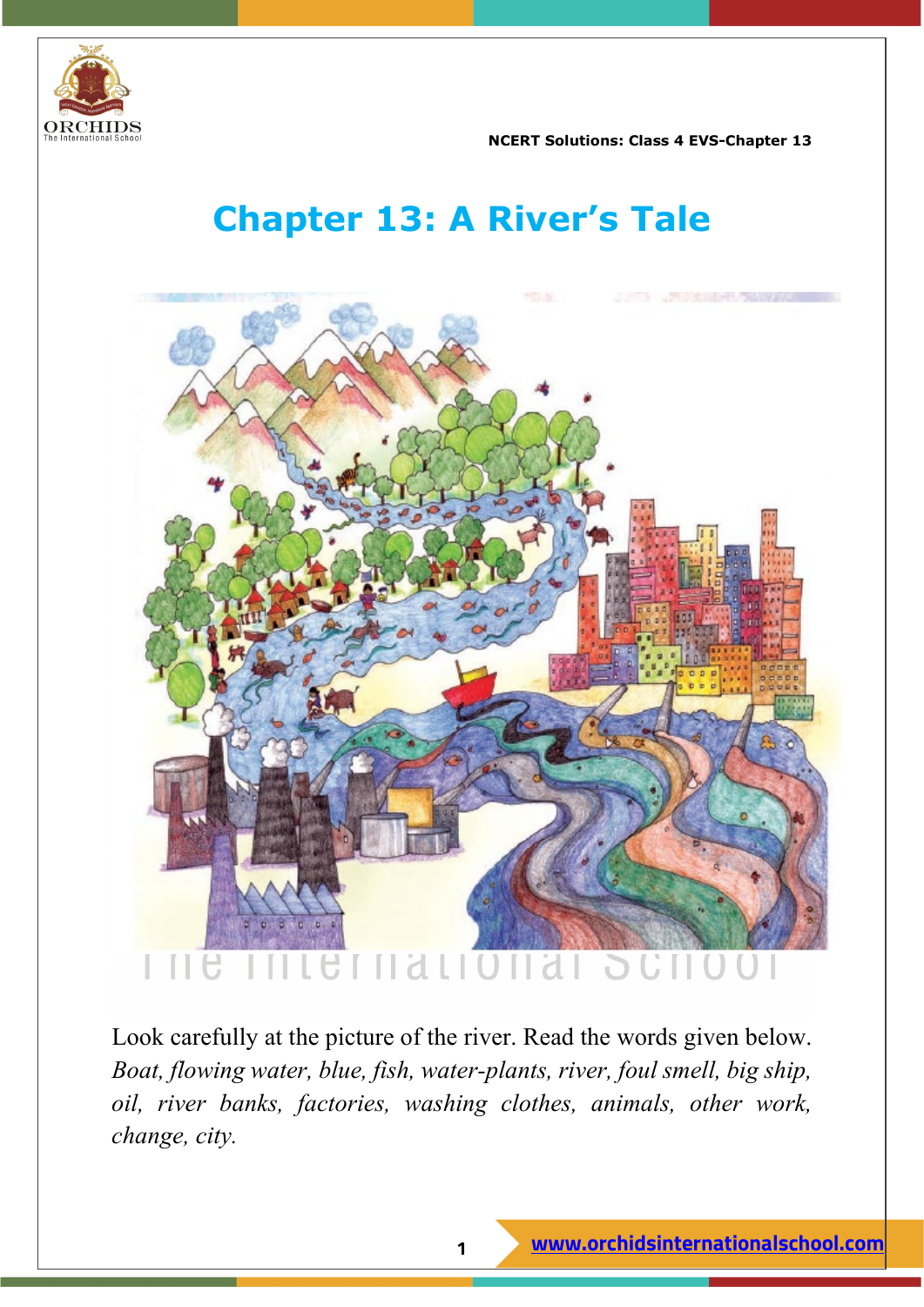

#### **Question 1:** (Page 106)

Use these words to make a story. Give a title to your story also. **Answer:**

#### **A River's Journey**

Today I am going to tell the story of a beautiful river. The river originated from the mountains, and the water of the river was blue and clear like glass. Many kinds of fishes lived in the river. Different animals came to drink its water. There was a small village on the left bank of the river. The villagers got abundant water from it. However, they did not value what they got from the river. They used to throw garbage into the river, wash clothes with its water, and make it dirty. The water quality of the river started to degrade. There was also a city on the right bank of the river. The industrialists living in the city constructed many factories. Foul-smelling wastes emitted from these industries were thrown directly into the river. Big ships carrying oil tanks moved through this river. Sometimes, oil used to leak from the tanks into the river water. Hence, the river became unfit for use due to the pollution caused by human activities.

*[Students should mention their experience based on the above lines.]*

Look at the pictures and answer the following questions: **Question 2:** (Page 107) What is the colour of the river where it begins? **Answer:**

The colour of the river is light blue or transparent where it begins.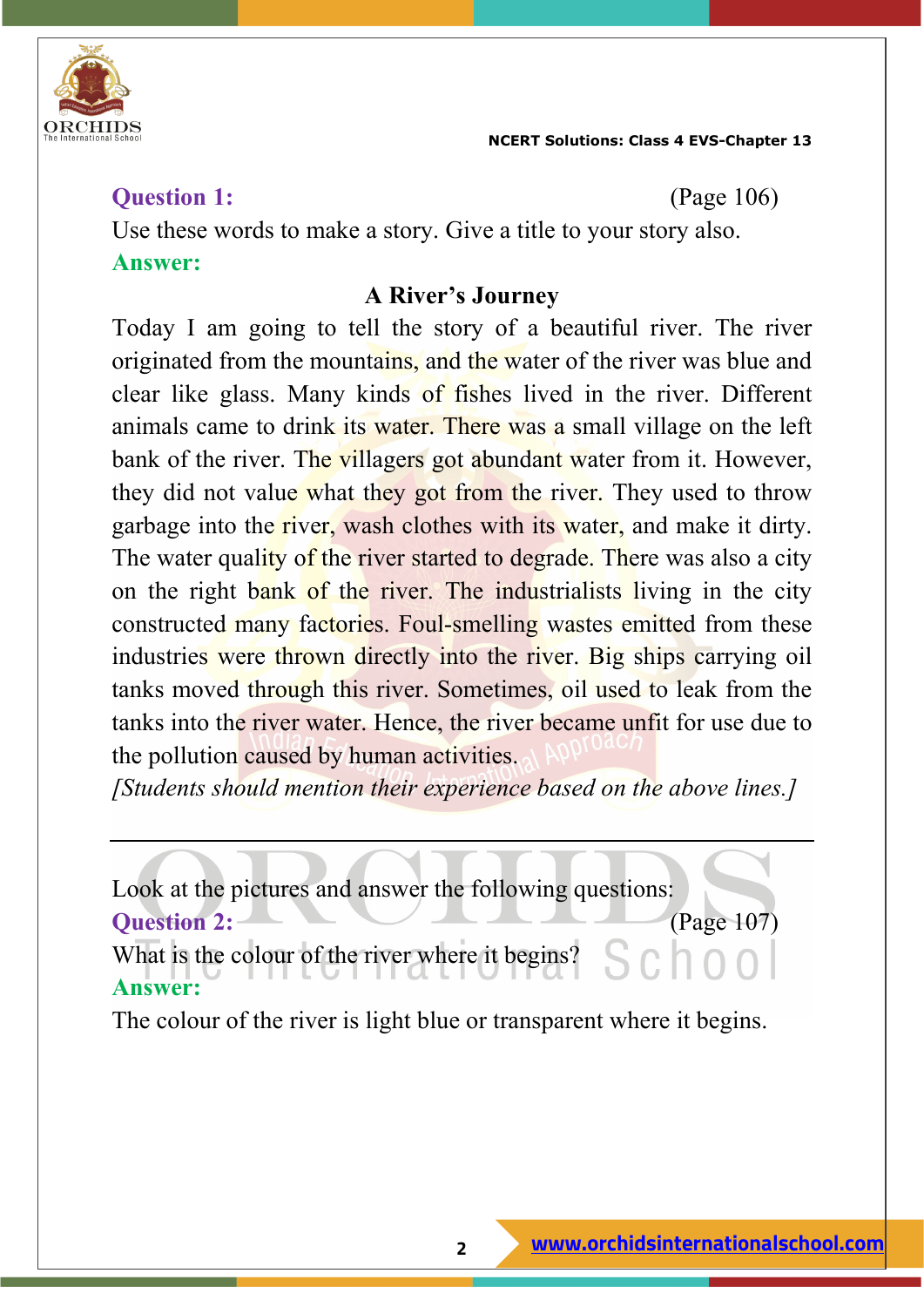

#### **Question 3:**

At some places, there are many fish in the river, at others there are only a few and at some places there are dead fish. What could be the reason for this? Discuss.

#### **Answer:**

(a) Places where there are many fish indicates the river water is clean.

(b) Places where there are only a few fish means that the river water is quite polluted.

(c) Places, where there are dead fish, indicates that the river water has become poisonous.

#### **Question 4:**

What can be seen in the river before it reaches the village?

#### **Answer:**

Before reaching the village, the water of the river appears clean, and many fish are visible as well.

#### **Question 5:**

At which places did the colour of the water in the river change? Why did this happen? Discuss.

#### **Answer:**

The colour of the river changed near villages, towns, and cities because the river water got polluted with domestic and industrial wastes generated by the people living in the city.

#### **Question 6:**

Which of the places shown in the picture would you like to live in? Why?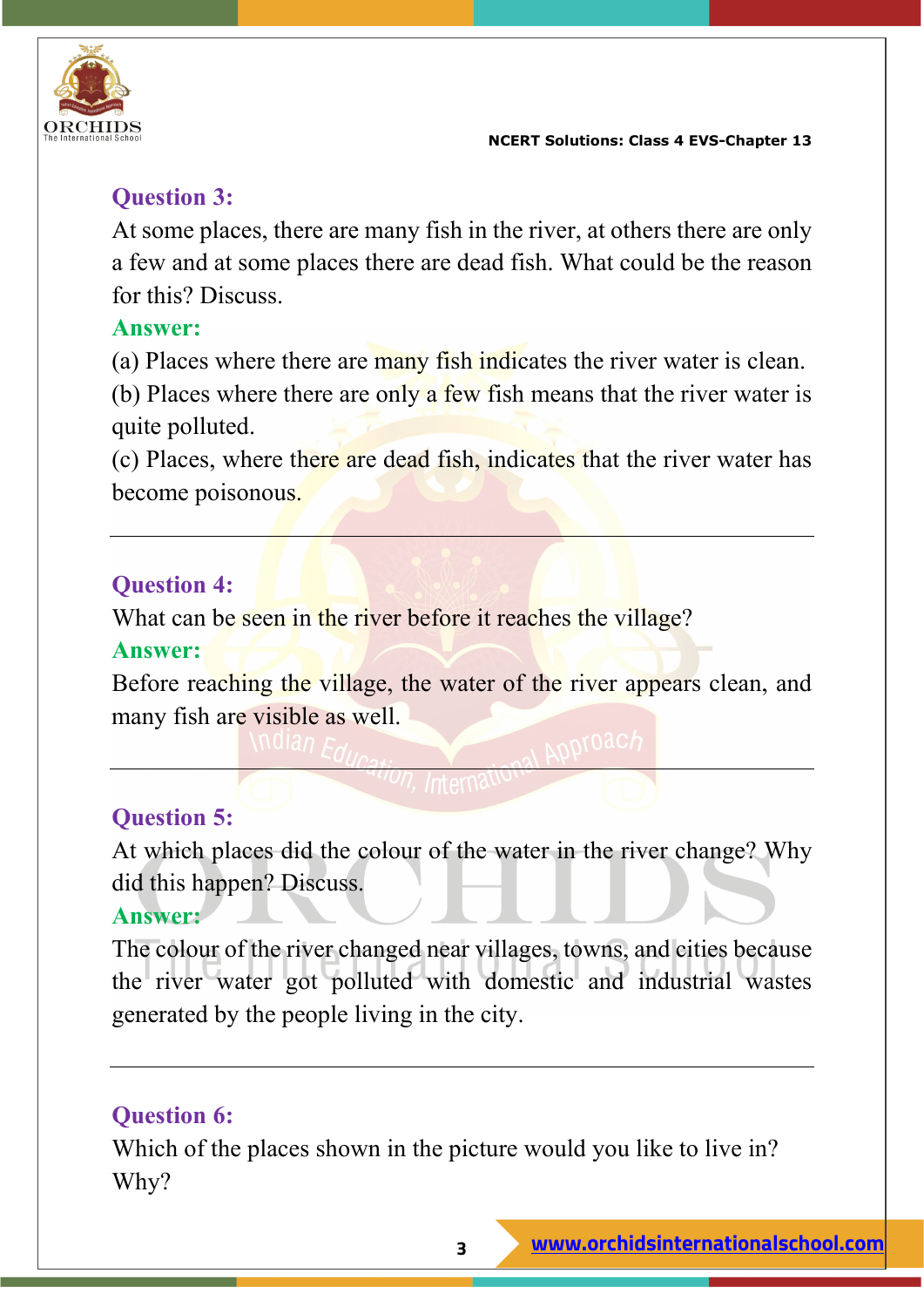

I would like to live in the area from where the river started because that part of the river is clean, crystal clear with no pollution.

*[Students should mention their experience based on the above lines.]*

#### **Question 7:**

Would you like to change any of the things that you see in the picture? Why and how?

#### **Answer:**

Yes, I would like to change the present condition of the river. The river is quite polluted at certain places due to garbage disposal and pollutants. I would like to clean those areas, but I need volunteers and the support of the local municipality.

*[Students should mention their experience based on the above lines.]*

#### **Question 8:**

Have you seen people throwing different things into rivers or water bodies?

#### **Answer:**

Yes, I have seen people throwing plastic cups, polythene bags, and other waste materials into rivers and other water bodies.

*[Students should mention their experience based on the above lines.]*

#### **Question 9:**

What could be done to keep rivers clean? Discuss.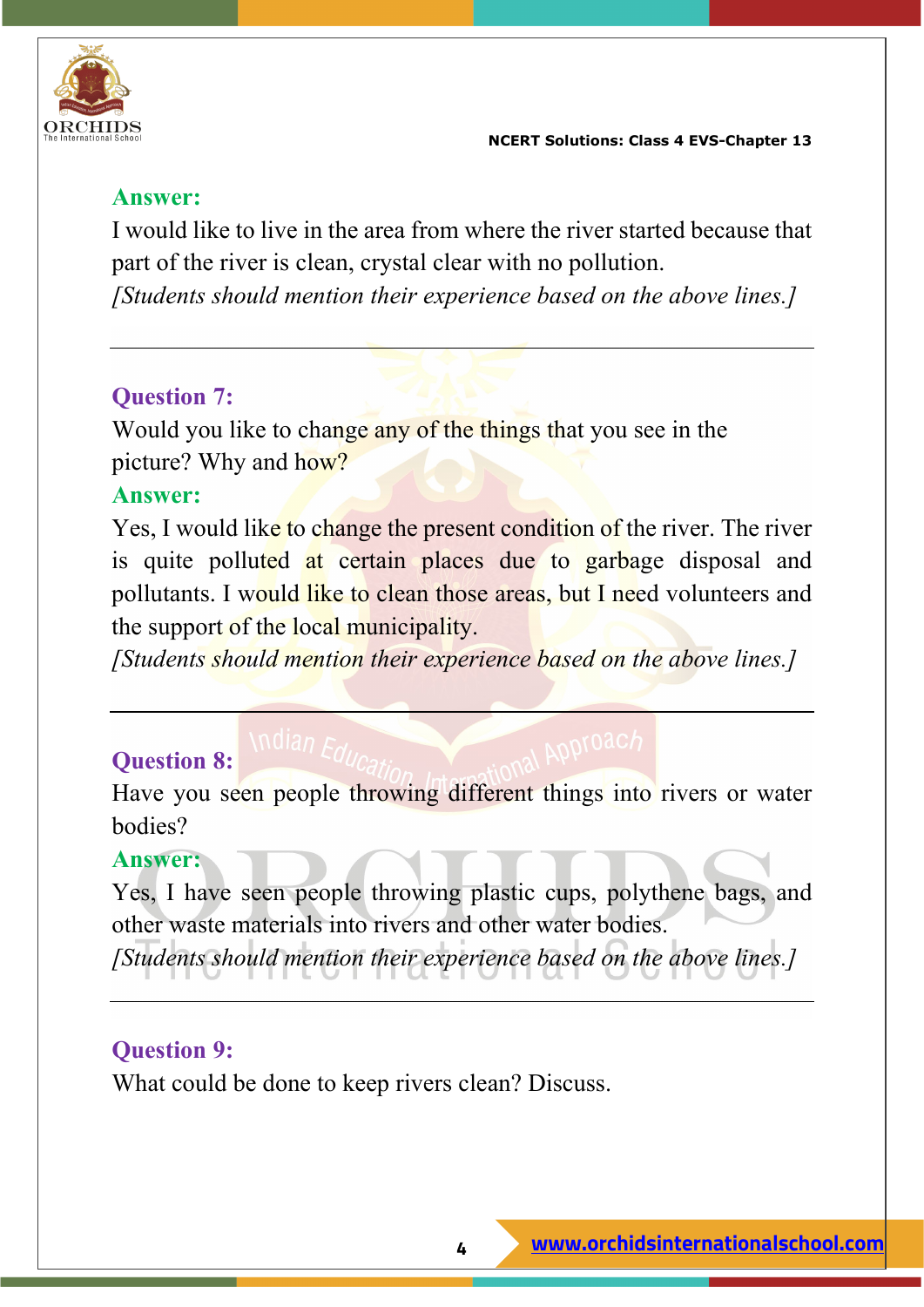

#### **Answer:**

We should educate people about keeping rivers and water bodies clean by not throwing any sort of litter into them. We can distribute pamphlets and put-up posters describing the different ways by which we can keep our water bodies clean.

#### **Question 10:** (Page 108)

If you wanted to drink some water, from which part of the river would you like to drink? Why?

#### **Answer:**

If I would like to drink water, I would travel to that part from where the river started because the water is clean and pure there.

*[Students should mention their experience based on the above lines.]*

#### **Question 11:**

In the last part of the picture the river flows into the sea. Have you ever seen the sea? Where? In a movie, or somewhere else?

#### **Answer:**

Yes, I have seen the sea in Puri, where I went with my family during the summer vacation.

*[Students should mention their experience based on the above lines.]*

The International Schoo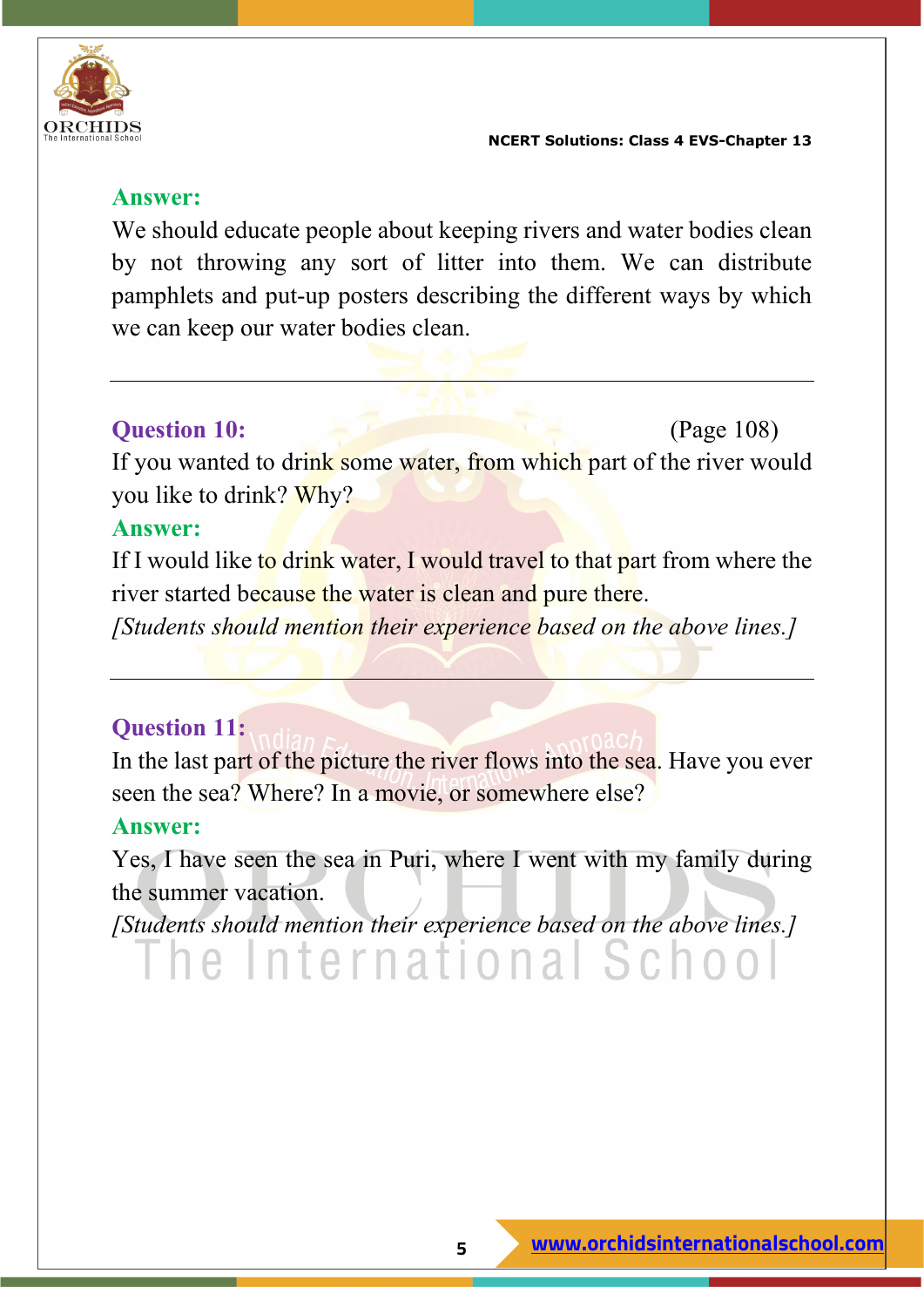



#### **Question 12:**

Have you ever been near a river or sea? When?

#### **Answer:**

Yes, I have been at both. Once I was going to visit my ancestral village. To reach there, we had to cross a massive river. I spent a couple of minutes near the river, and I clicked some pictures of the beautiful scenery.

*[Students should mention their experience based on the above lines.]*

### **Question 13:**

Is the water from the sea drinkable? Why?

#### **Answer:**

No, water from the sea is not drinkable because it is very salty.

# **Question 14:** nternational School

Do you think that there would be changes taking place in a river, pond or stream at different times of the year? What kind of changes would these be? Discuss.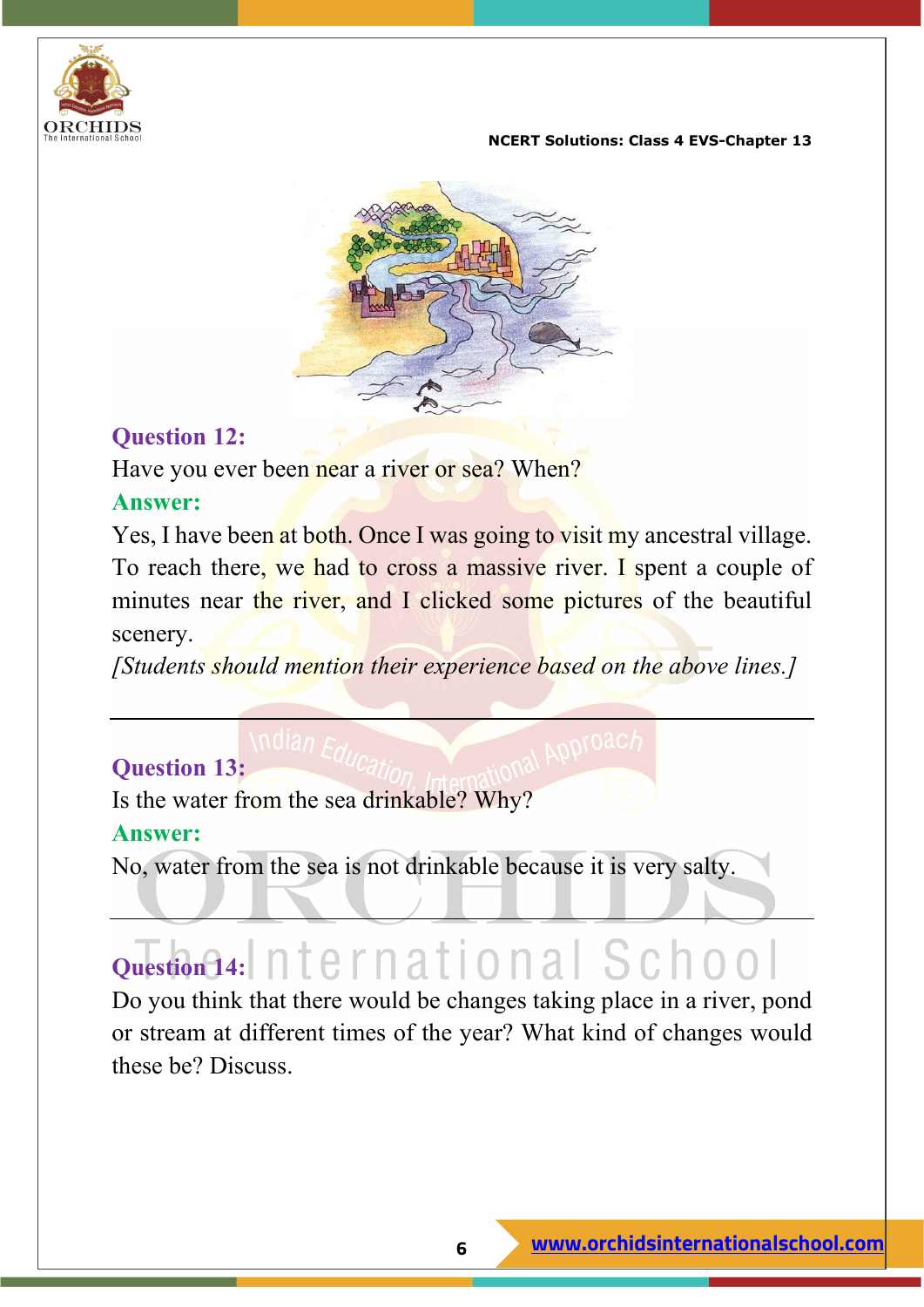

Yes, I think that, changes occur in a river, pond or stream at different times of the year. In the summers, the water level decreases in rivers and ponds. In the rainy season, water level increases in these waterbodies. When the water level crosses the standard limit, floods occur.

#### **Question 15:** (Page 109)

Will there be the same amount of water in the ponds or rivers during the rainy season and in summer?

#### **Answer:**

There will not be the same amount of water in the ponds and rivers during the rainy season and in summer. In the rainy season, amount of water will be more.

#### **Question 16:**

Is there a pond, river or lake near your town or city?

erna

#### **Answer:**

Yes, there is a beautiful lake in our city. There is also a pond in our locality.

*[Students should mention their experience based on the above lines.]*

#### Find out–

#### **Question 17:**

Are there any changes in the water during summers, the rainy season and in winters?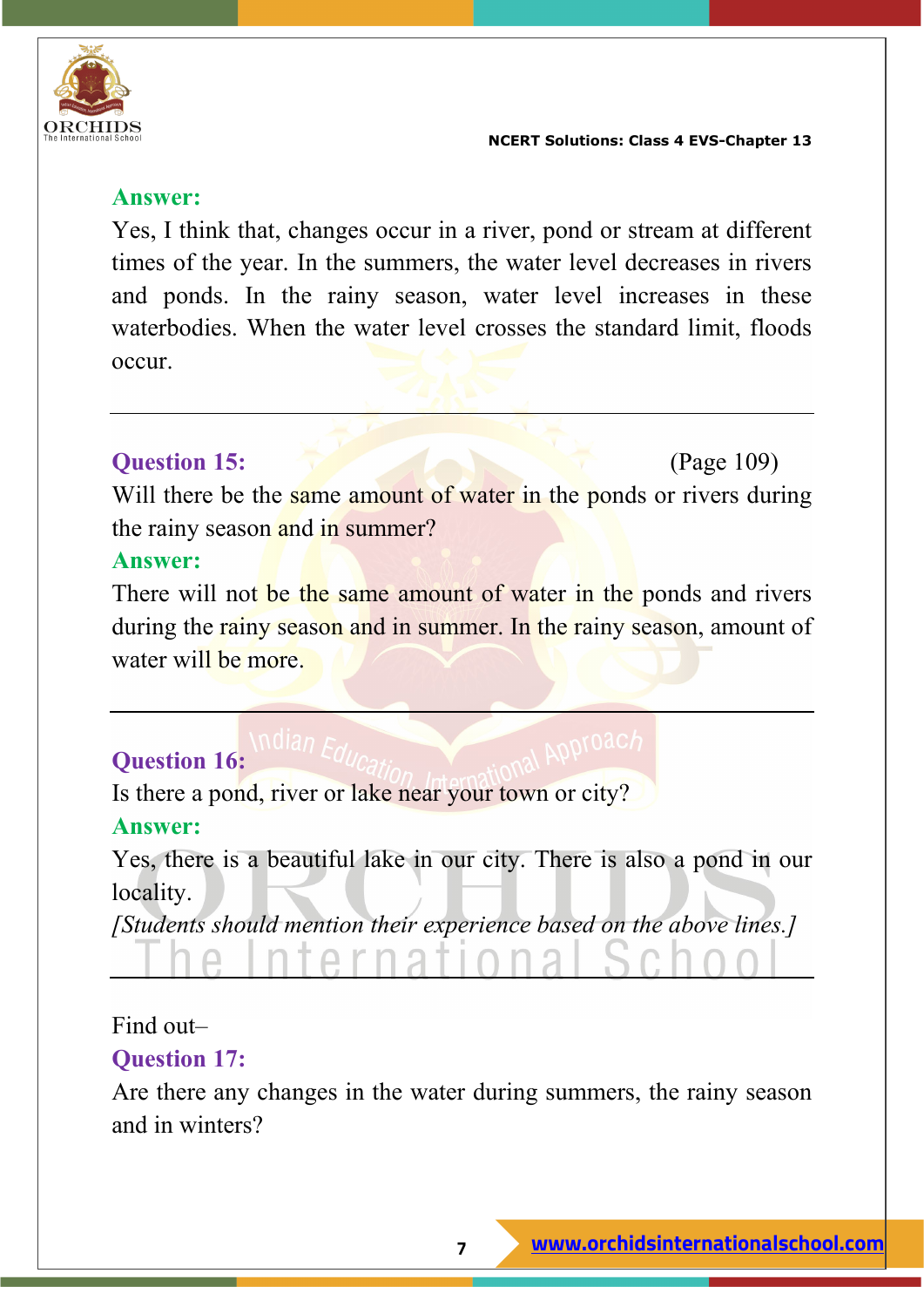

Yes, I have seen the lake during summer. It dries up gradually. In the rainy season, the water level of the lake rises. During winter, the water level remains normal, and many migratory birds visit the lake. *[Students should mention their experience based on the above lines.]*

#### **Question 18:**

What are the different kinds of water animals found there?

#### **Answer:**

Different types of fish, cormorants, ducks, kingfishers, and other migratory birds are seen there.

*[Students should mention their experience based on the above lines.]*

#### **Question 19:**

What kind of trees and plants grow around it?

#### **Answer:**

There are small bushes near the lake. There are mango trees, jackfruit trees, neem trees, and coconut trees near the lake.

*[Students should mention their experience based on the above lines.]*

### **Question 20:** What are the kinds of birds that come there

#### **Answer:**

Various birds visit the lake like kingfisher, egret, hornbill, heron, etc. *[Students should mention their experience based on the above lines.]*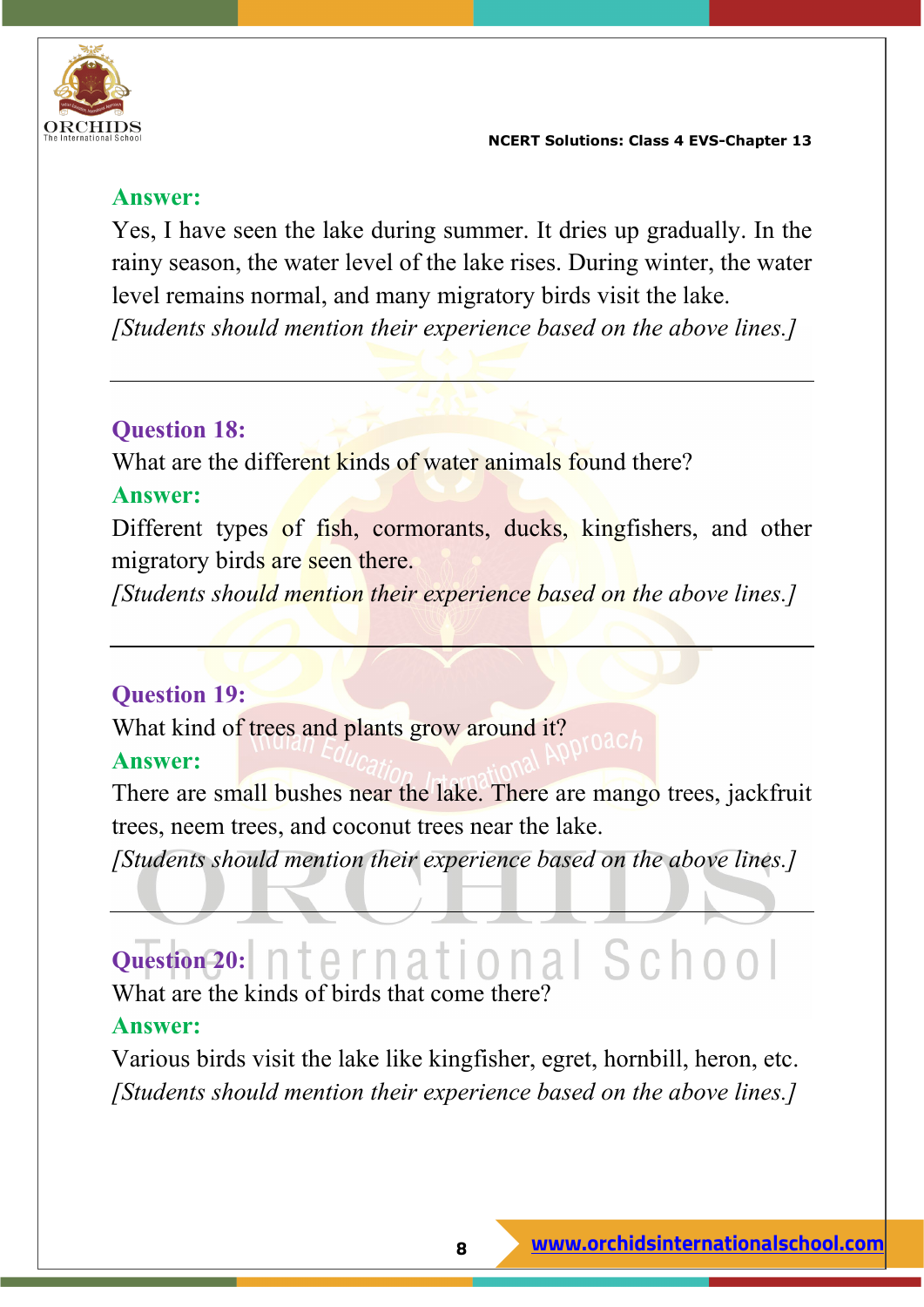



#### **Question 21:**

Have you ever seen or read about floods? Where?

#### **Answer:**

Yes, I have seen floods on television. Floods occurred last year in many states like Kerala and Telangana.

*[Students should mention their experience based on the above lines.]*

#### **Question 22:**

What happens when there is a flood?

#### **Answer:**

A flood is a natural calamity. When a flood happens, it destroys human habitat and agricultural lands. Water overflows on the roads and enters into houses.

#### **Question 23:**

Have you seen dirty water in a river or pond? Where? **Answer:**

Yes, there is a pond in my locality which is very dirty. *[Students should mention their experience based on the above lines.]*

# Question 24: nternational Sc.

How would you know if the water is dirty? If the water looks clean, can you be sure that it is alright to drink that water? Discuss.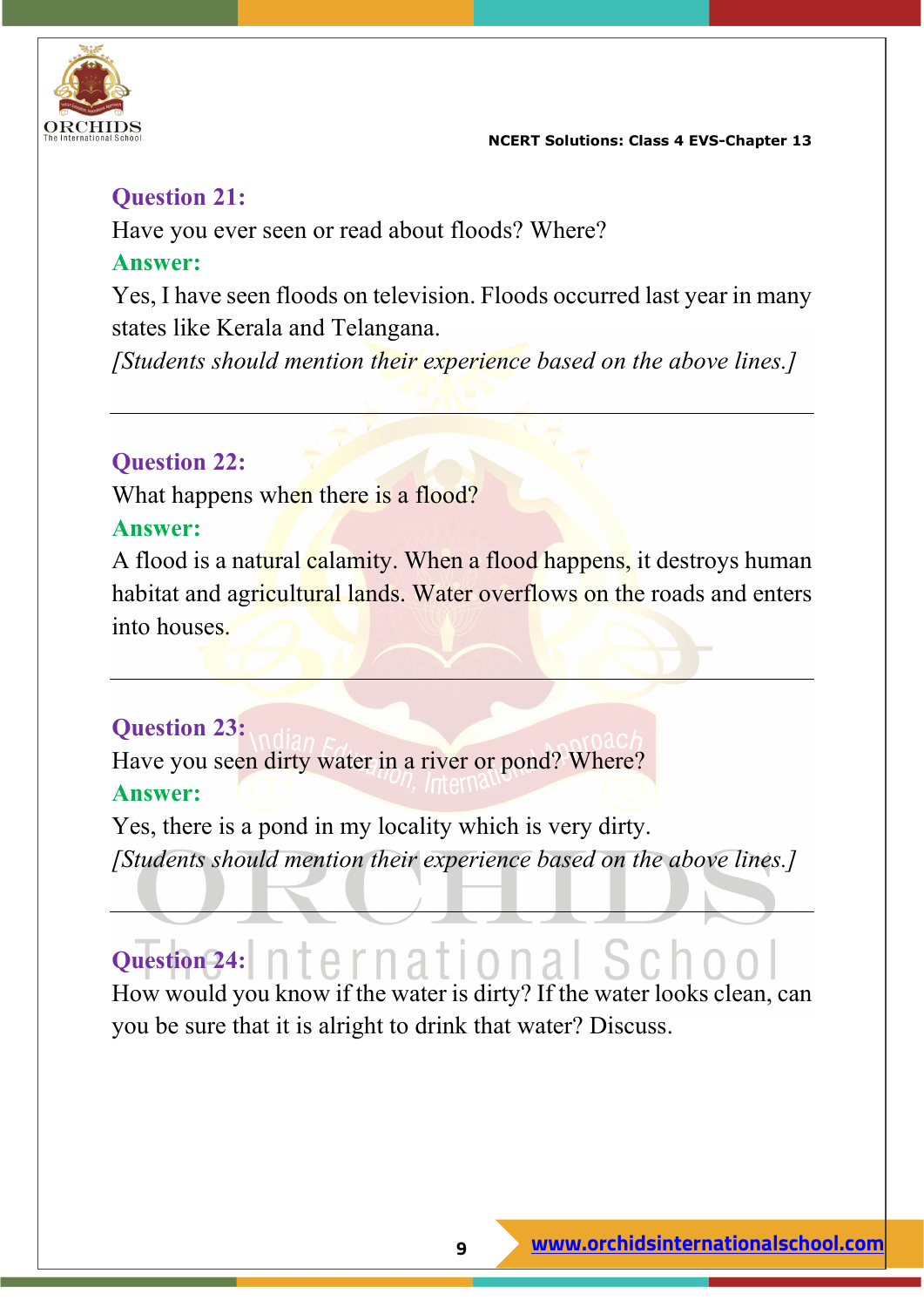

#### **Answer:**

The pond looks very dirty, and it is full of scum. Nobody uses water from that pond.

We cannot say for sure if clean water is always drinkable.

*[Students should mention their experience based on the above lines.]*

## How does water become dirty?

#### **Question 1:** (Page 110)

From where do you get your drinking water? A river or a lake? **Answer:**

We drink filtered water at home. The water is sourced from a river by the local municipality and stored in huge tanks. Later from that tank, the water is distributed to every household in my locality.

*[Students should mention their experience based on the above lines.]*

#### **Question 2:**

Do you think that like the river in the picture your river or lake can also be affected?

#### **Answer:**

Yes, I think that the river where I get my drinking water may be adversely affected.

*[Students should mention their experience based on the above lines.]*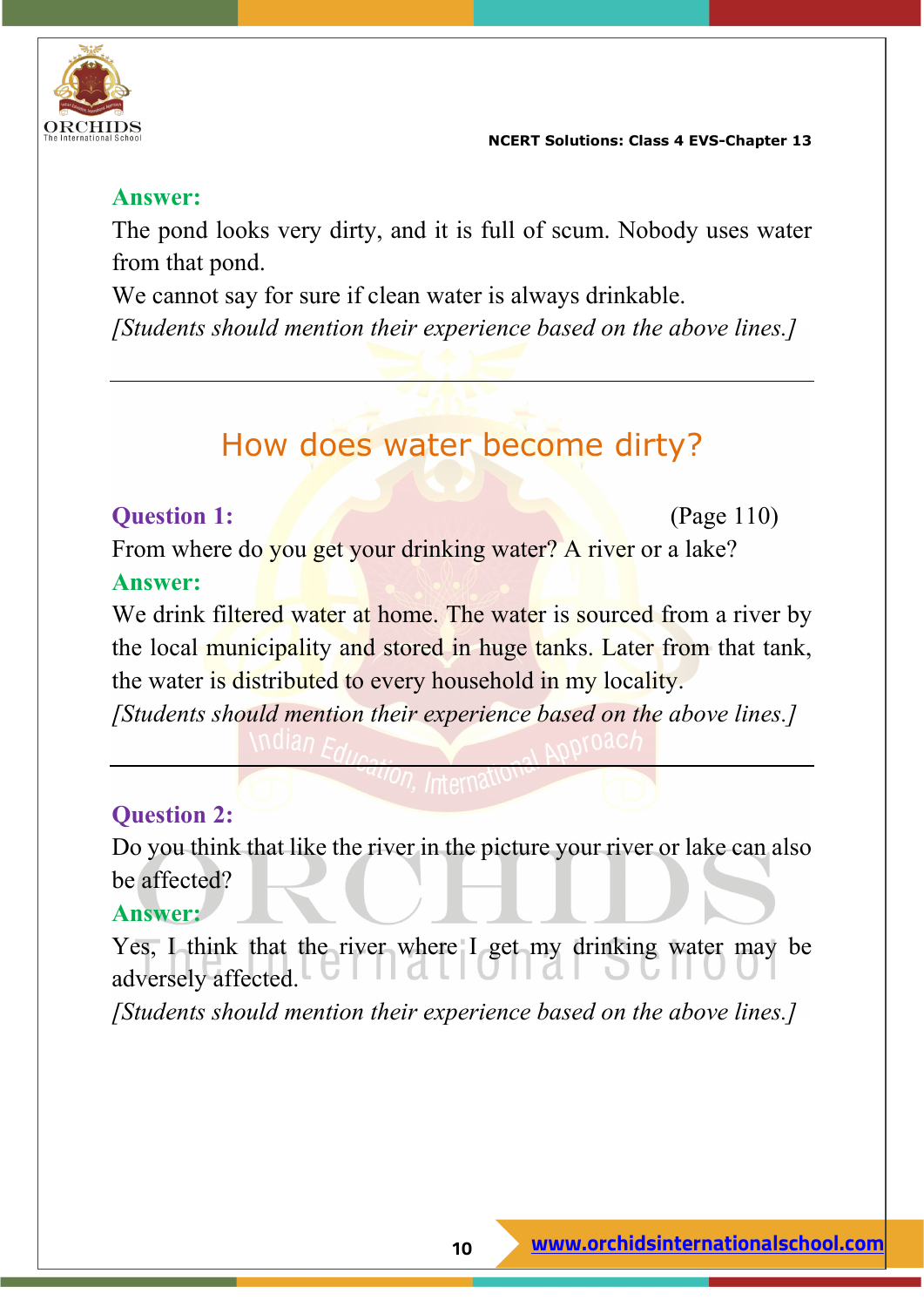

## Try this

For this activity you will need to bring certain things from your home. You will find most of these in the kitchen.

(a) 5 or 6 glasses or bottles.

(b) Salt, sugar, cooking soda, *haldi*, flour and dal (about half a teaspoon each).

(c) Lemon Juice, soap water, sherbet, oil (one spoonful each).

What will you do?

Fill about half of each bottle or glass with water. Make sure that all have the same amount of water. Now, one by one, put each of the things in the water. For example–*haldi* in the first glass, oil in the second glass, soda in the third glass until you have one thing in each glass. Mix each thing in the water and see what happens. Write your observations in the table.

#### **Question 1:** (Page 111)

What did you observe? Put (tick) mark in the right places.

| <b>Things</b> | <b>Dissolved</b> | Did not     | <b>Colour of</b> | <b>Colour of</b> |
|---------------|------------------|-------------|------------------|------------------|
|               | (mixed) in       | dissolve in | water            | water does       |
|               | water            | water       | changes          | not change       |
| Sugar         |                  |             |                  |                  |
| Salt          |                  |             |                  |                  |
| Lemon         |                  |             |                  |                  |
| juice         |                  |             |                  |                  |
| Haldi         |                  |             |                  |                  |
| Soap water    |                  |             |                  |                  |
| Flour         |                  |             |                  |                  |
| Dal           |                  |             |                  |                  |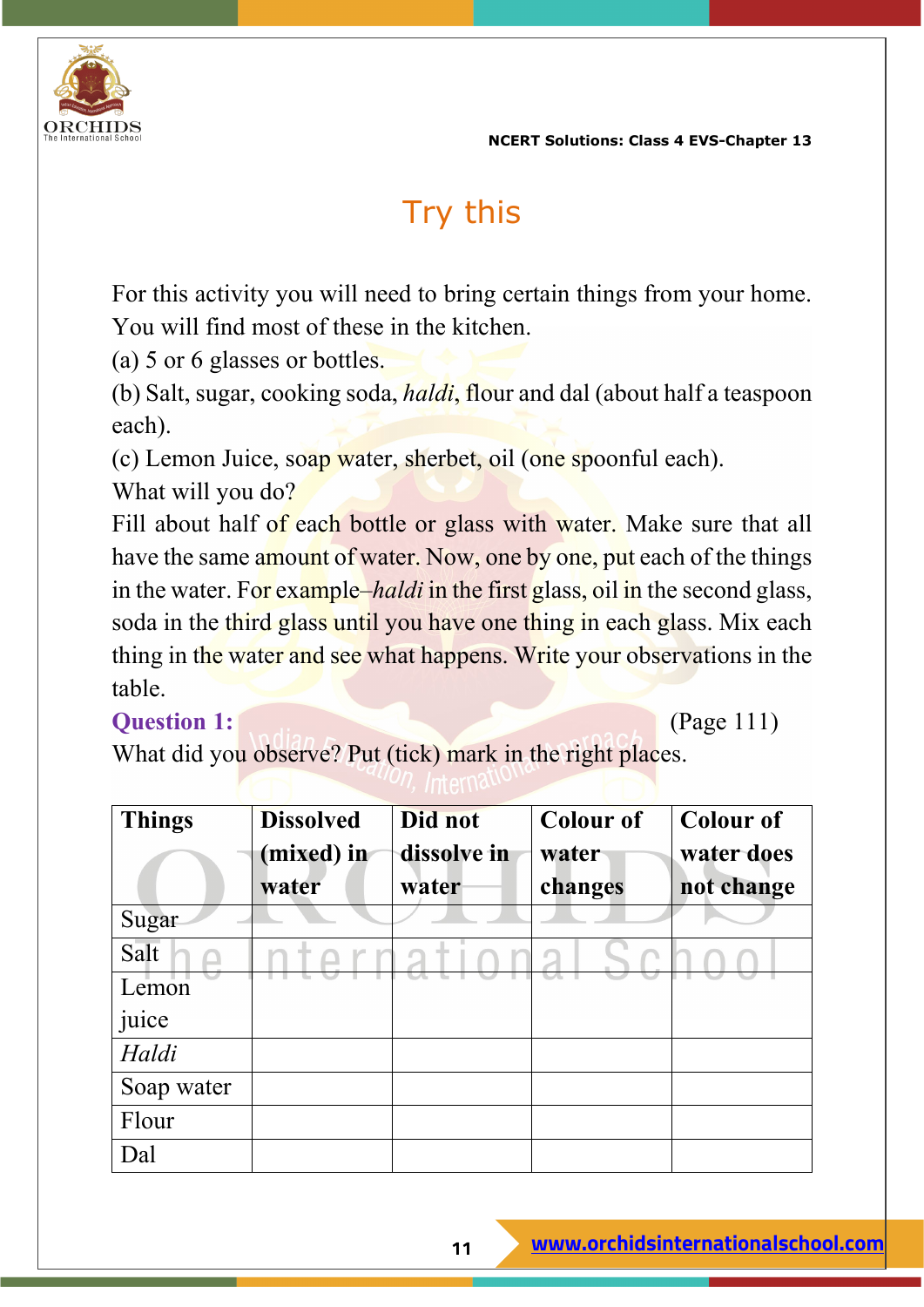

| School                  | <b>NCERT Solutions: Class 4 EVS-Chapter 13</b> |  |  |  |  |
|-------------------------|------------------------------------------------|--|--|--|--|
| Sherbet                 |                                                |  |  |  |  |
| Cooking                 |                                                |  |  |  |  |
| soda                    |                                                |  |  |  |  |
| Oil                     |                                                |  |  |  |  |
|                         |                                                |  |  |  |  |
| (Mustard,<br>Til or any |                                                |  |  |  |  |
| other)                  |                                                |  |  |  |  |

| <b>Answer:</b>  |                                         |                                 |                                      |                                              |
|-----------------|-----------------------------------------|---------------------------------|--------------------------------------|----------------------------------------------|
| <b>Things</b>   | <b>Dissolved</b><br>(mixed) in<br>water | Did not<br>dissolve in<br>water | <b>Colour of</b><br>water<br>changes | <b>Colour of</b><br>water does<br>not change |
| Sugar           |                                         |                                 |                                      |                                              |
| Salt            |                                         |                                 |                                      |                                              |
| Lemon           |                                         |                                 |                                      |                                              |
| juice           |                                         |                                 |                                      |                                              |
| Haldi           | $\checkmark$                            |                                 |                                      |                                              |
| Soap water      |                                         |                                 | $\checkmark$                         |                                              |
| Flour           |                                         |                                 |                                      |                                              |
| Dal             |                                         |                                 |                                      |                                              |
| Sherbet         |                                         |                                 |                                      |                                              |
| Cooking<br>soda |                                         |                                 |                                      |                                              |
| Oil             |                                         |                                 | aionaisc                             |                                              |
| (Mustard,       |                                         |                                 |                                      |                                              |
| Til or any      |                                         |                                 |                                      |                                              |
| other)          |                                         |                                 |                                      |                                              |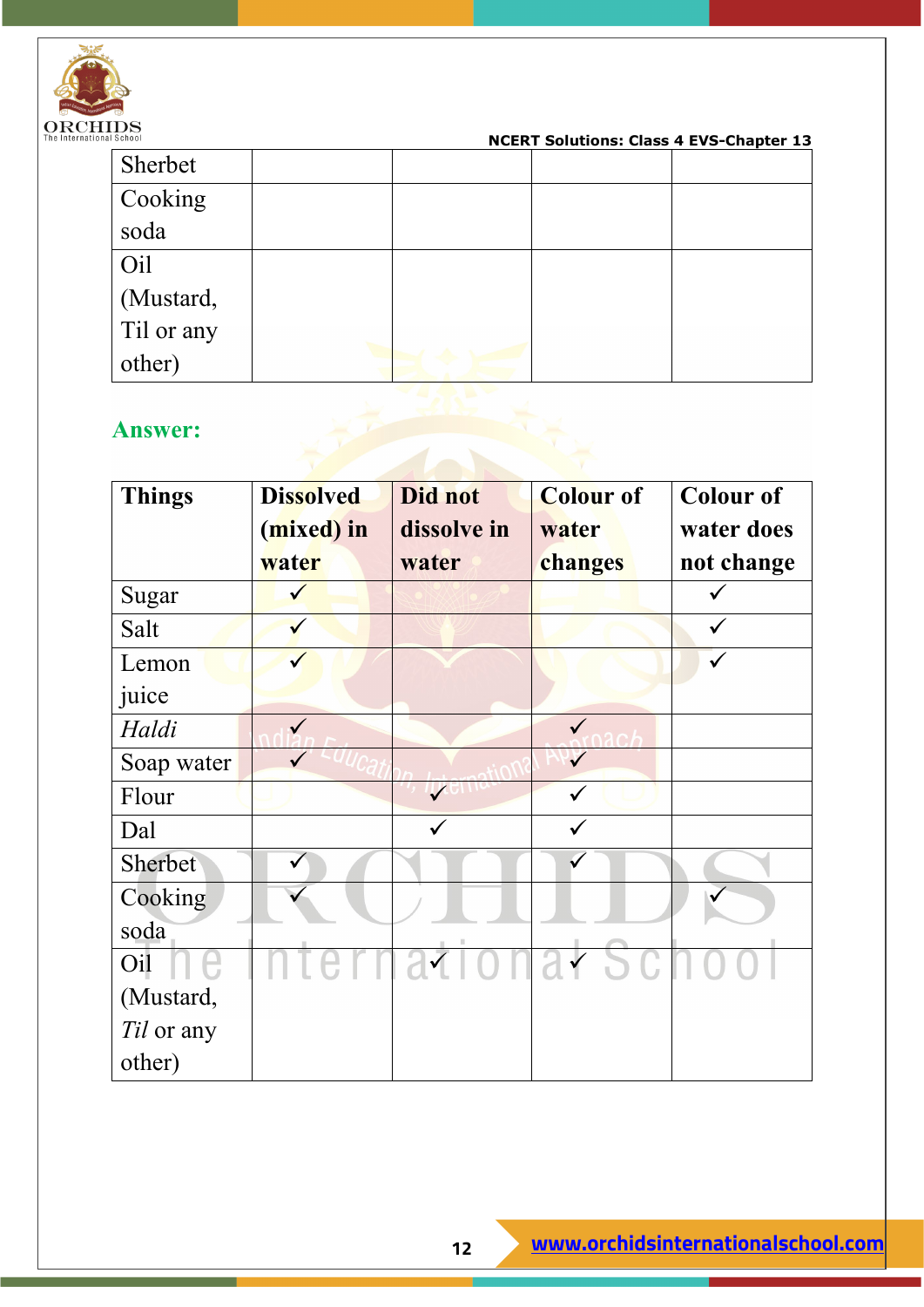

Now on the basis of your observations tell – **Question 2:** Do all things dissolve in water? **Answer:** No, all things do not get dissolved in water.

#### **Question 3:**

Does the colour of the water always change?

#### **Answer:**

No, the colour of the water does not always change.

#### **Question 4:**

Did oil dissolve in water? How can you say whether it has dissolved or not?

#### **Answer:**

No, oil is not soluble in water. If we add some oil in a glass full of water and stir it continuously with a spoon, we will see that the oil does not mix with water rather, it floats on the surface as tiny droplets.

#### **Question 5:**

Colour of the water may not change even after some things are dissolved in it. Would you say that these are absent in water?

#### **Answer:**

No, we cannot say that those are absent in water.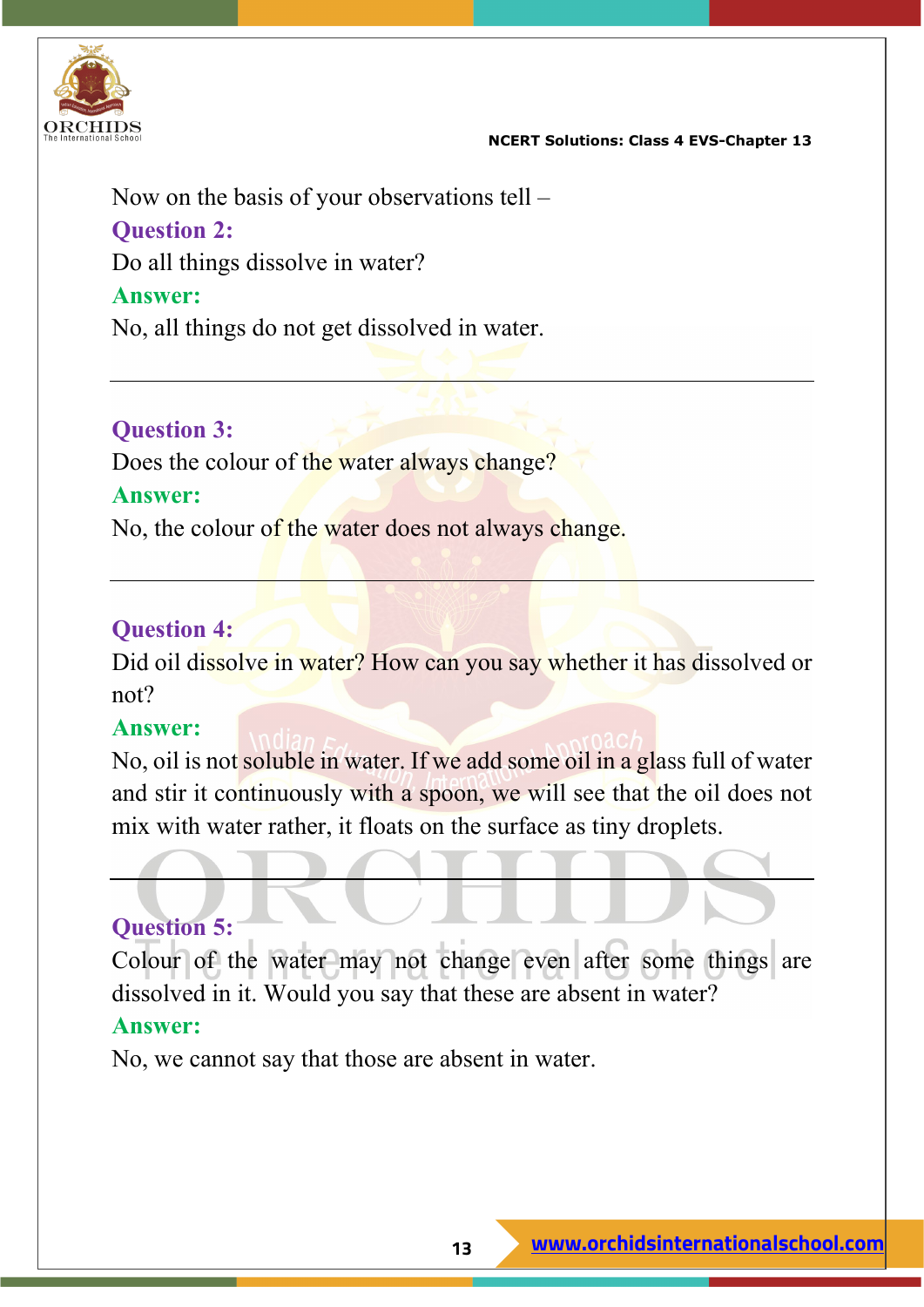

#### **Question 6:**

Imagine how it would be if things like sugar, salt, lemon juice, sherbet, etc., could not dissolve in water!

#### **Answer:**

If things like sugar, salt, lemon juice, sherbet, etc., could not dissolve in water, cooking food or making tea, coffee, cold drinks, etc., would be difficult.

#### **Question 7:**

Imagine how it would be if things like stones, chalk, plastic and garbage would dissolve in water!

#### **Answer:**

If things like stones, chalk, plastic, and garbage would dissolve in water, these things would make water dirty, and it would be tough to separate these from the water.

There are many things that dissolve easily in water. Some of these can be very harmful for our body. Hence, it is important that we clean water before drinking it. One of the best ways to do this is to boil the water. **Question 8:** (Page 112)

If for some reason this cannot be done, can you think of some other ways to clean water? $\bigcap$   $\bigcap$   $\bigcap$   $\bigcap$   $\bigcap$   $\bigcap$   $\bigcap$   $\bigcap$   $\bigcap$   $\bigcap$   $\bigcap$   $\bigcap$   $\bigcap$ **Answer:**

If water cannot be boiled, we can strain the water and add a small amount of chlorine to purify it. Alum can also be added to water for purification.

*[Students should mention their experience based on the above lines.]*